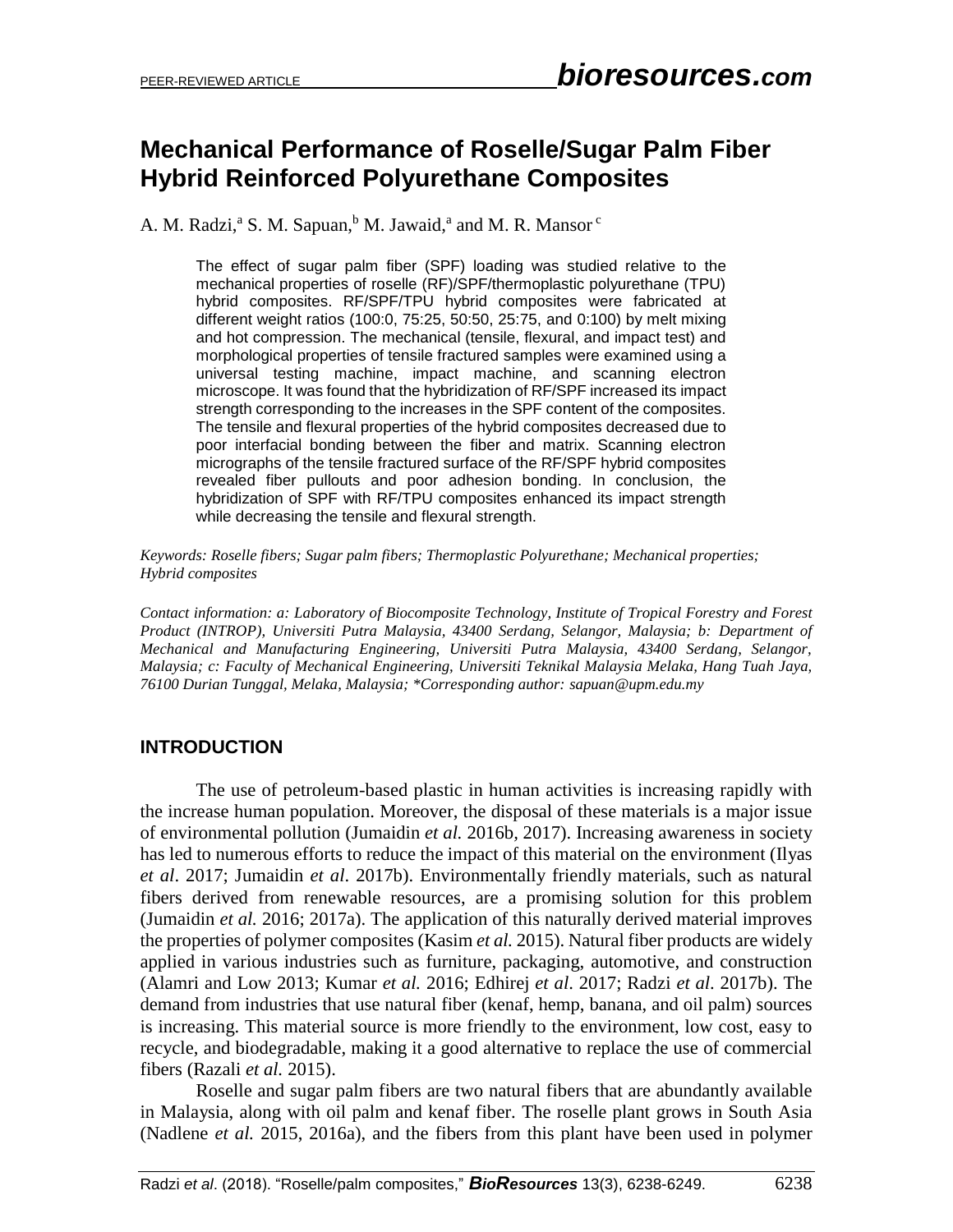composites (Chauhan and Singh 2012; Nadlene *et al.* 2015a,b, 2016). The roselle tree (*Hibiscus sabdariffa* L.) is easy to grow and is found in tropical areas ( Razali *et al*. 2015; Nadlene *et al.* 2016a). Normally, these trees are used to produce medicine, food, ropes, jute, and textiles.

The sugar palm tree (*Arenga pinnata* Merr.), also known as Ijuk, belongs to the 'Palmae' family. It is the most widely used sugar palm for the harvest of sugar and fibers. The sugar palm tree can produce traditional sugar blocks more commonly known as Enau or Gula Kabung, which are often used as sweeteners in food and sugar palm fiber. Ijuk is also utilized in products for daily use, such as for brooms, brushes, and ropes, mats, and paint brushes (Huzaifah *et al.* 2017).

Hybridization is a combination of more than one fiber used to reinforce a matrix to increase its mechanical properties and reduce the cost of producing the hybrid fiber reinforced matrix composites (Pandya *et al.* 2011; Nunna *et al.* 2012; Saw *et al.* 2012). The hybridization of natural fibers in polymer composites is another promising approach in improving the physical properties of the material. Additionally, the hybridization of natural fibers with natural or synthetic fibers can improve the thermal properties, stiffness, ductility, damping, and strength of the matrix composite (Nunna *et al.* 2012; Sathishkumar *et al.* 2014; Saba *et al*. 2016; Aggarwal *et al.* 2017). The hybridization of sugar palm fiber with seaweed waste in a thermoplastic sugar palm starch/agar matrix increases the thermal, mechanical, and biodegradation characteristics of the material (Ridhwan *et al.* 2017c). This finding is attributed to the similar hydrophilic nature of the natural reinforcement, which resulted in good compatibility and adhesion between them.

Roselle fiber (RF) has the advantages of good tensile strength and durability in water. RF also has a high impact on the mechanical properties when it is used as fiber reinforcement in polymer composites (Nadlene *et al.* 2015a,b). Therefore, the hybridization of RF with natural fiber such as SPF aims to get the best combination hybrid fibers on TPU composites. The use of SPF for hybridization is due to its good fiber strength, resistance sea water and durability to developing unique hybrid composites (Saw *et al.* 2012; Kasim *et al*. 2015; Huzaifah *et al*. 2017). To date, there are no studies on RF/SPF hybrid reinforced thermoplastic polyurethane (TPU) composites. The aim of this paper is to study the properties of RF/SPS hybrid reinforced TPU composites with different percentages of RF /SPF hybrid composites (100:0, 75:25, 50:50, 25:75, and 0:100). The tensile strength, flexural strength, impact strength, and morphology of RF/SPF/TPU composites were examined.

#### **EXPERIMENTAL**

#### **Materials**

RF was obtained from a roselle plantation area in Mersing, Johor, and SPF was obtained from Jempul, Negeri Sembilan, Malaysia. To produce fibers from roselle plant, it was necessary to start with a water retting process that takes 14 days after soaking with water. Tap water was used to wash the retted stem, and RF was pulled out manually to separate the fiber and stem roselle. The SPF was washed with tap water to remove impurities and dried under sunlight. Both fibers were crushed and sieved using a sieve shaker machine. The size range used, 300 to 425  $\mu$ m fiber length, was fixed throughout the study. The polymer material used as a matrix in this study was TPU with a density of 1.10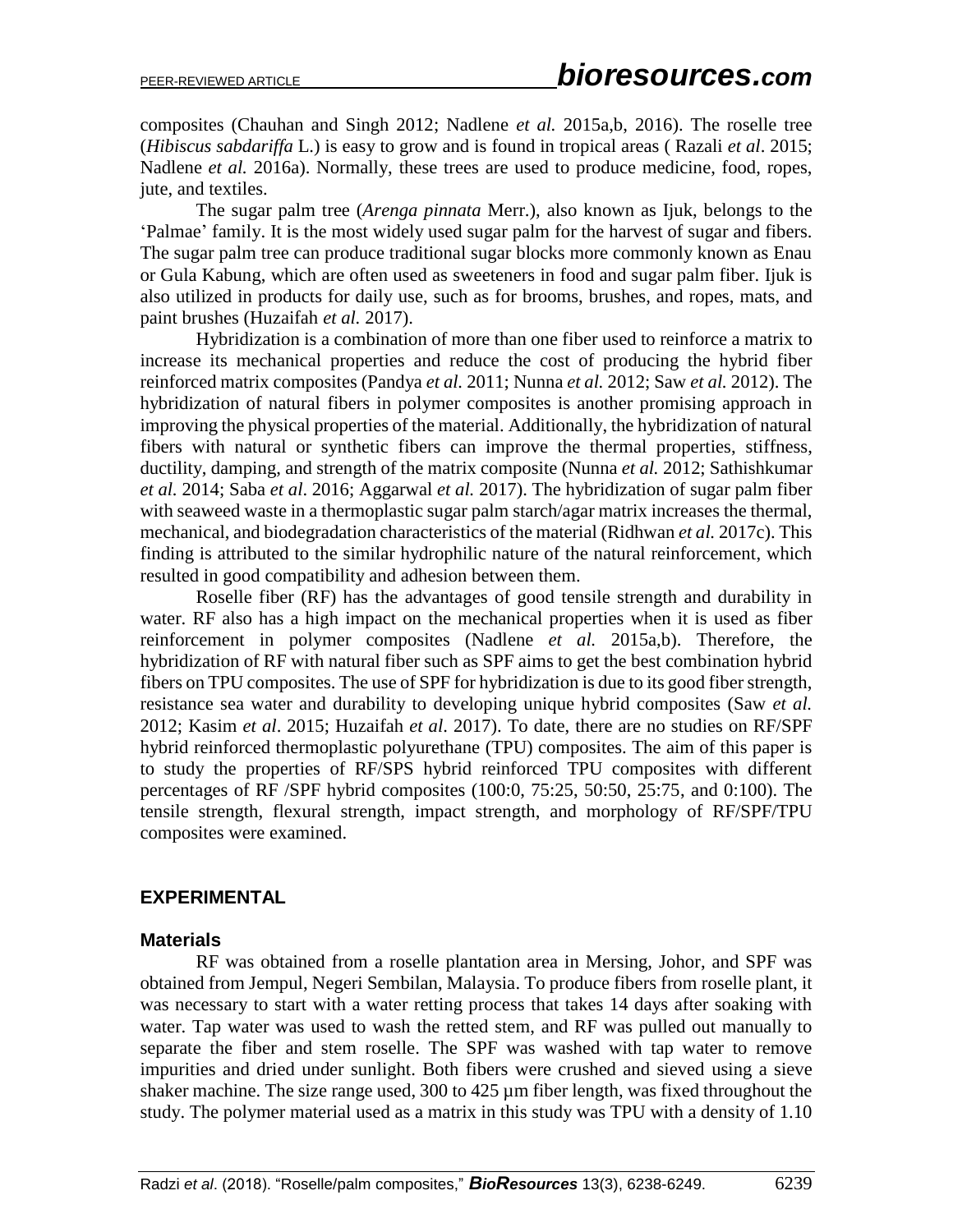$g/cm<sup>3</sup>$ , tensile strength 9.18 Mpa, flexural strength 5.24 MPa, and impact strength 9.88 (Radzi *et al.* 2017b). TPU was supplied by Pultrusion Sdn. Bhd, Seremban, Malaysia.

## **Sample Preparation**

A Brabender Plastograph internal mixer (Duisburg, Germany) was used for the premixing process of the RF/SPF/TPU hybrid composites at 170 °C. A hot press machine was used to pre-heat and full press the sample into sheet form at 170 °C under the load 40 tons. The fiber was arranged randomly. Lastly, the sample in sheet form was cool-pressed. The weight percentage of the reinforcement is shown in Table 1. The TPU as a matrix was maintained at 60 wt.% according to previous work (Radzi *et al*. 2017a) with designation for single roselle fiber with 40 wt% (RF-T) and sugar palm fiber with 40wt% (SPF-T).

| RF (%) | SPF (%) | Designation |
|--------|---------|-------------|
| 75     | 25      | <b>RS-1</b> |
| 50     | 50      | $RS-2$      |
| 25     | 75      | $RS-3$      |

#### **Table 1.** Composition of the Materials

#### **Tensile Testing**

Tensile properties were determined using a universal testing machine (UTM; Instron model 5556, (Norwood, MA), according to the ASTM D-638 (2002). The temperature used was  $23 \pm 1$  °C. Humidity was  $50 \pm 5$ %, and the maintained speed was 5 mm/min.

## **Flexural Testing**

Flexural test was determined using the UTM according to ASTM D-790 (2003). There were five samples prepared for this test, and they were cut into 130 mm x 13 mm x 3 mm. The temperature was  $23 \pm 1$  °C, the humidity was  $50 \pm 5$ % and speed was maintained at 2 mm/min.

#### **Impact Test**

The impact test was determined by using an Instron CEAST 9050 pendulum impact tester (Norwood, MA) according to ASTM D-256 (2001). 5 samples notched were cut into 60 mm x 13 mm x 3 mm.

## **Scanning Electron Microscopy (SEM)**

Morphological studies were performed on the fractured surface of the samples strength using scanning electron microscopy (Hitachi, model S-4300N, Japan). The sample composites were gold coated to provide electrical conductivity in order to obtain good quality morphological results before their surface was examined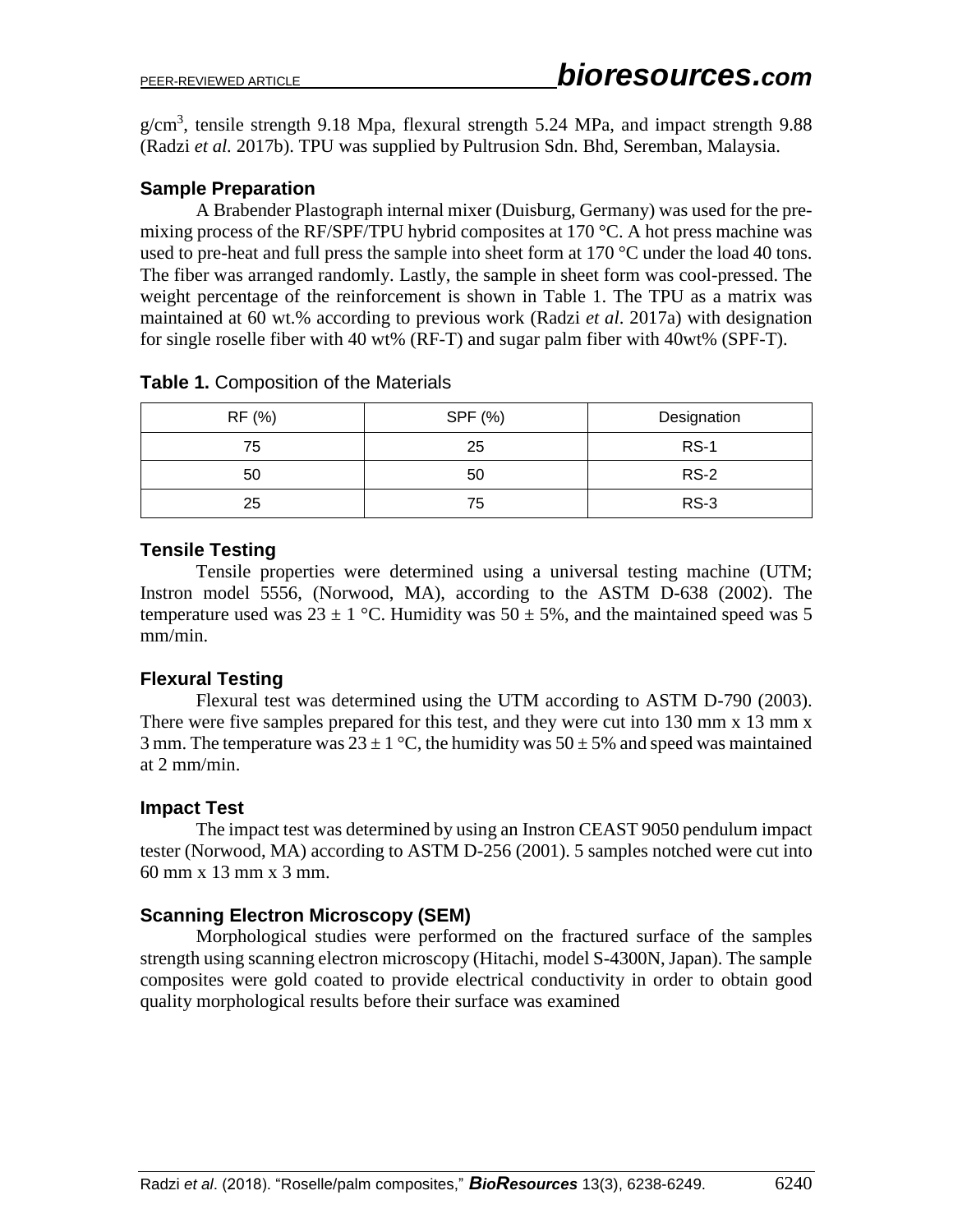### **RESULTS AND DISCUSSION**.

#### **Tensile Properties**

The tensile strength of the RF/SPF/TPU hybrid composite is shown in Fig. 1. The tensile strength and modulus of the RF/SPF/TPU hybrid composites decreased with increasing in SPF content. RS-1 showed the highest value in tensile strength compared to the other hybrid composites. The highest tensile strength value recorded was 13.4 MPa, and the lowest was 11.1 MPa. Furthermore, adding the SPF into the RF composites caused a decrease in their tensile strength and modulus. This may be due to poor adhesion, high void, fiber pullouts, incompatibility, or agglomeration, which may have led to poor load transfer between the fiber and the matrix (Rozman *et al.* 2001; Saw *et al.* 2012; Yahaya *et al*. 2014).



**Fig. 1.** Tensile strength and modulus of RF/SPF/TPU hybrid composites

Good interfacial bonding between fibers, compatibility, and matrix are an important factor for the transferring stress from the matrix to the fibers (Threepopnatkul *et al.* 2009; Kasim *et al*. 2015). Good adhesion can enhance a sample's mechanical properties. Also, the addition of SPF was one of the factors that weakened interfacial bonding of the hybrid composites. The SPF-T showed the lowest tensile strength compared to the RF-T and other hybrid composites. It is possible that when the SPF was added into the RF composites, it decreased the properties as shown in Fig. 1, as the SPF contents may have created more stress points and an increased incapability area on the polymer composite between the fibers and the matrix. Similar results have been reported by several authors (Rozman *et al.* 2001; Datta 2015; Essabir *et al.* 2016; Radzi *et al.* 2017b), whose studies have shown that the creation of high-stress points and an incapability area between reinforcements and matrix caused a weakening in tensile strength.

Figure 2 shows, at 50x magnification, the fractured surface with different RF/SPF/TPU hybrid percentages of composites. The image of RF and SPF can be observed in the SEM of the fiber in Figs. 2A and 2B. Figure 2 shows the distribution of RF/SPF hybrid composites with different percentage content of hybrid fibers, and it is clear that there is poor adhesion between the hybrid fibers and the matrix when the incorporated in the composites. Figures 2A and 2B show good interfacial bonding with and without the incorporation of SPF content in the composites.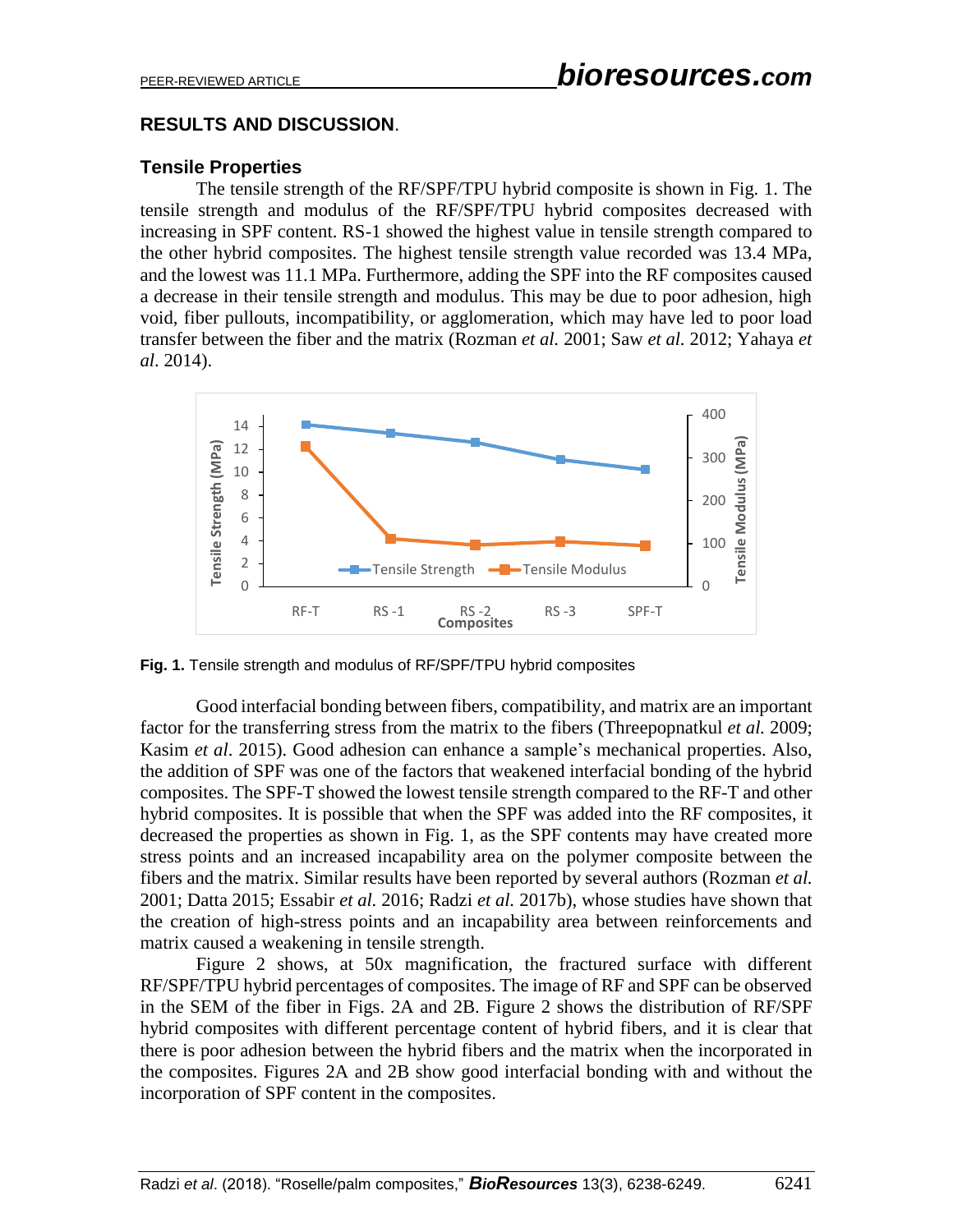

**Fig. 2.** Morphology of fractured surface of RF/SPF/TPU hybrid composites; (A) Roselle fiber (Radzi *et al.*, 2017b), (B) Sugar palm fiber, (A) RF-T composites, (B) RS-1 composites, (C) RS-2 composites, (D) RS-3 composites, and (E) SPF-T composites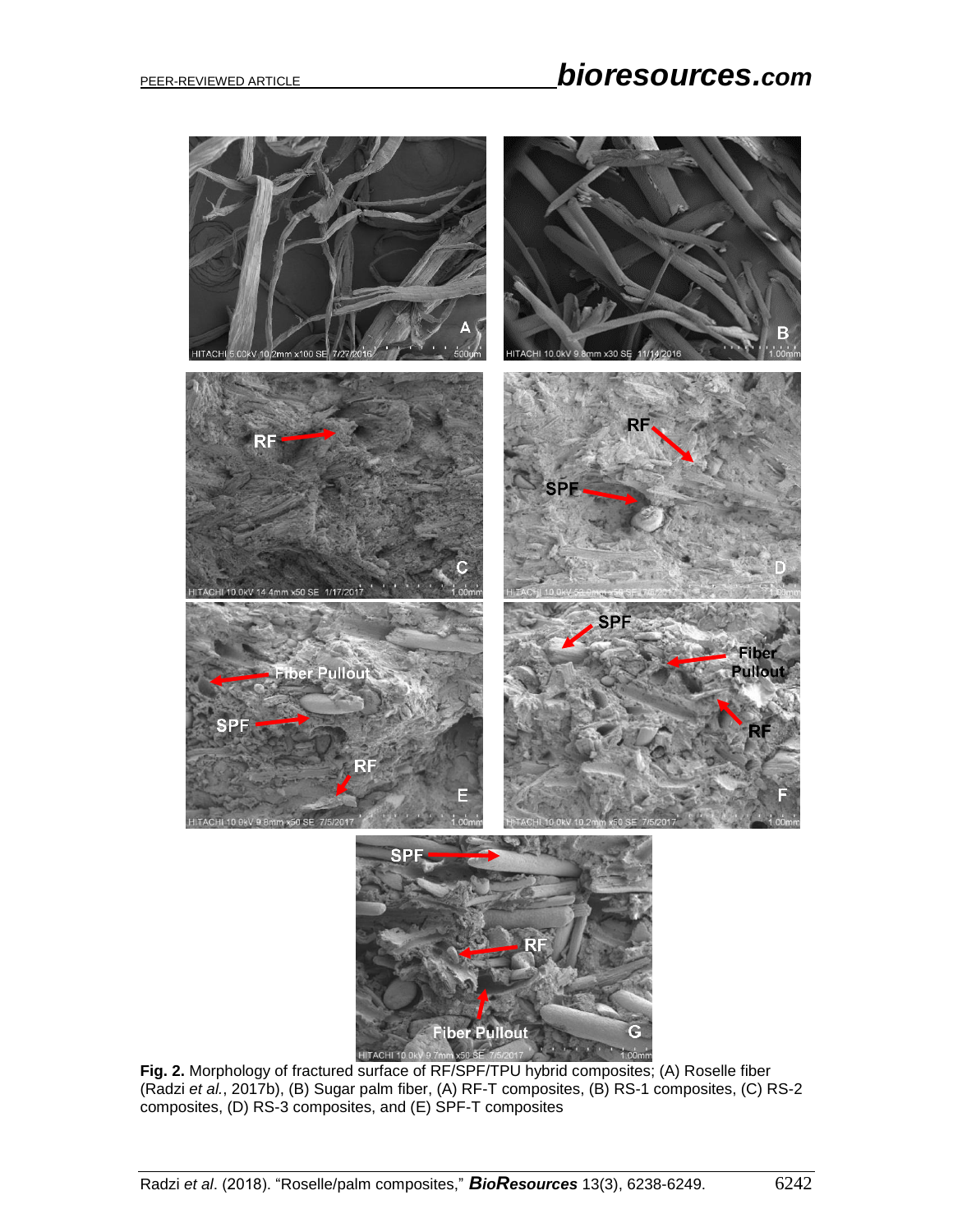In was observed that the low effectiveness of energy transfer from the matrix to the fiber has affected the sample's tensile strength as proved by the low tensile strength value (Fig. 1) ( Lomelí Ramírez *et al.* 2011; Ridhwan *et al.* 2017d). Additionally, the tensile strength depends on the effect of adhesion between matrix and fiber. Such relationships also have been reported for hybrid composites such as kenaf/thermoplastics with cassava starch (Zainuddin *et al.* 2013) and seaweed / sugar palm fiber reinforced thermoplastic sugar palm starch/agar hybrid composites (Ridhwan Jumaidin *et al*. 2017d). Therefore, the inclusion of SPF in the composite leads towards the formation of voids, which can be clearly seen in the individual composite SPF morphology (Fig. 2G). From Figs. 2C to 2E, the voids, fiber pullouts, poor interfacial bonding, and less wettability fiber of the matrix can clearly be seen. These results contribute significantly to the failure in terms of decreased tensile strength with increased SPF percentage in the hybrid composite. Singh *et al.* (2015) reported that the presence of poor adhesion, voids, and fiber pullouts contributed to the decreased tensile strength of composites. In addition, the figures also show the SPF/RF in the form of fiber bundles, which prevented the stress transfer efficiency between fibers and the matrix. Besides, the size, agglomeration, and distribution of fibers also lead to the low ability of stress transfer between fibers and the matrix. Thus, these factors can cause low tensile strength (Rozman *et al.* 2001; Idicula *et al.* 2005; Busu *et al.* 2010).



**Fig. 3.** Flexural strength and modulus of RF/SPF/TPU hybrid composites

#### **Flexural Properties**

Figure 3 shows the flexural strength and modulus of the RF/SPF/TPU hybrid composites. The results showed a similar trend with the tensile strength, in which the strength and modulus decreased with the increases in the incorporation of SPF. The RS-1 hybrid composites showed the highest strength; the strength value was 10.19 MPa and the modulus value was 168.23 MPa. This improvement in flexural strength can be attributed to the similar reasons with the increase in tensile strength. However, the decreased in strength and modulus might be due to non-uniform interfacial bonding and poor distribution of fibers between RF and the SPF and matrix (Kasim *et al.* 2015; Singh *et al.* 2015). The existence of voids also contributes to decrease the flexural strength (Busu *et al.* 2010). Same results have been reported by several authors (Shibata *et al*. 2005; Ozturk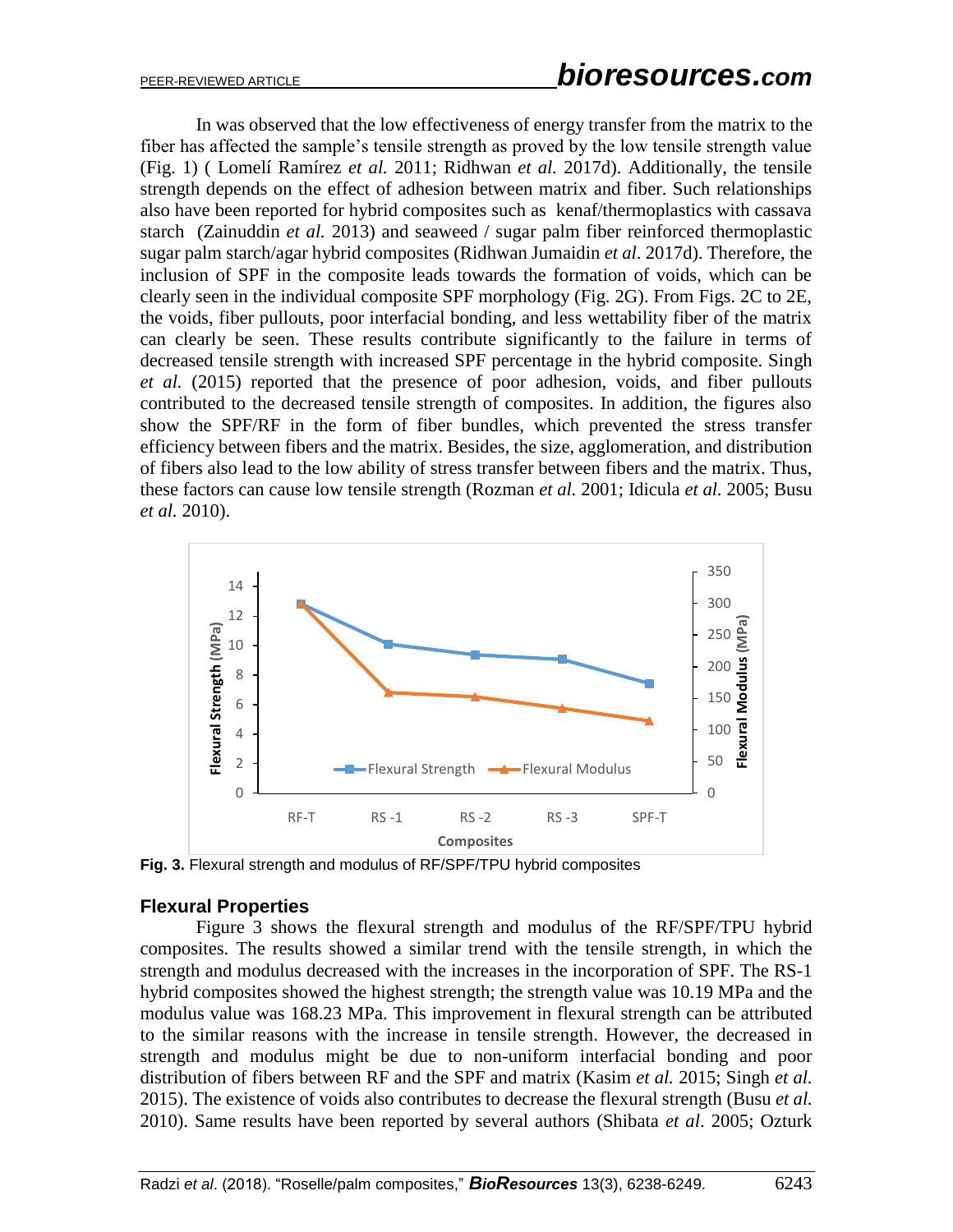2010; Kaewkuk *et al*. 2013; Salit *et al*. 2015), where the poor wettability between fibers and the matrix had contributed to the decrease in flexural strength. Additionally, Fig. 3 shows that the strength and modulus of single fiber SPF/TPU composites decreased more compared to those of the RF/TPU composites. This was possibly due to the SPF/TPU composites weak flexural strength which did not help improve their mechanical properties when the SPF was incorporated into the hybrid system. The decrease of the flexural strength may be due to the fibers agglomeration, which causes weaknesses in the interface between fibers and the matrix. Overall, all hybrid composites showed no effectiveness in the interaction between the RF/SPF hybrid and TPU composites. Several characteristics of hybrid composites such as good adhesion bonding, good wettability, fewer fiber pullouts, less void/pore, and agglomeration prevention are the main focus areas to be improved in terms of mechanical properties

#### **Impact Properties**

Figure 4 shows the impact strength of the RF/SPF/TPU hybrid composite. The results show that in contrast with the tensile and flexural strength, increases in the SPF content of the hybrid had increased its impact strength. Factors that may affect the composite impact properties include adhesion of fiber/matrix, fiber properties, and stiffness and rigidity properties (Rozman *et al.* 2001; Shibata *et al.* 2005; Ozturk 2010). Besides that, the increment of impact strength might be attributable to several factors such as incorporation and the presence of void lead to crack propagation (Nadlene *et al.* 2016b; Ridhwan *et al.* 2017d). Also, the fiber pull-out mechanism absorbs energy during friction impact (Nadlene *et al.* 2016b; Ridhwan *et al*. 2017d). Therefore, a good interlocking between the fibres and matrix surface may produce low resistance and a tendency for pull fiber-pull out. In this phenomenon, fiber breakage is more likely to occur with slight changes in the cracking of the plane rather than fiber pull-out (Nadlene *et al.* 2016b; Ridhwan *et al.* 2017d). This finding is in agreement with Nadlene *et al.* (2016b), who studied the effect of decreasing impact strength on a composite roselle / vinyl ester, and also Ridhwan *et al.* (2001), who studied the effect seaweed/SPF reinforced thermoplastic SPF /Agar hybrid composites.



**Fig. 4.** Impact strength of RF/SPF/TPU hybrid composites

The increased impact strength may be due to the fact that the RF/SPF hybrid composites can absorb impact energy efficiently and have small localized deformations of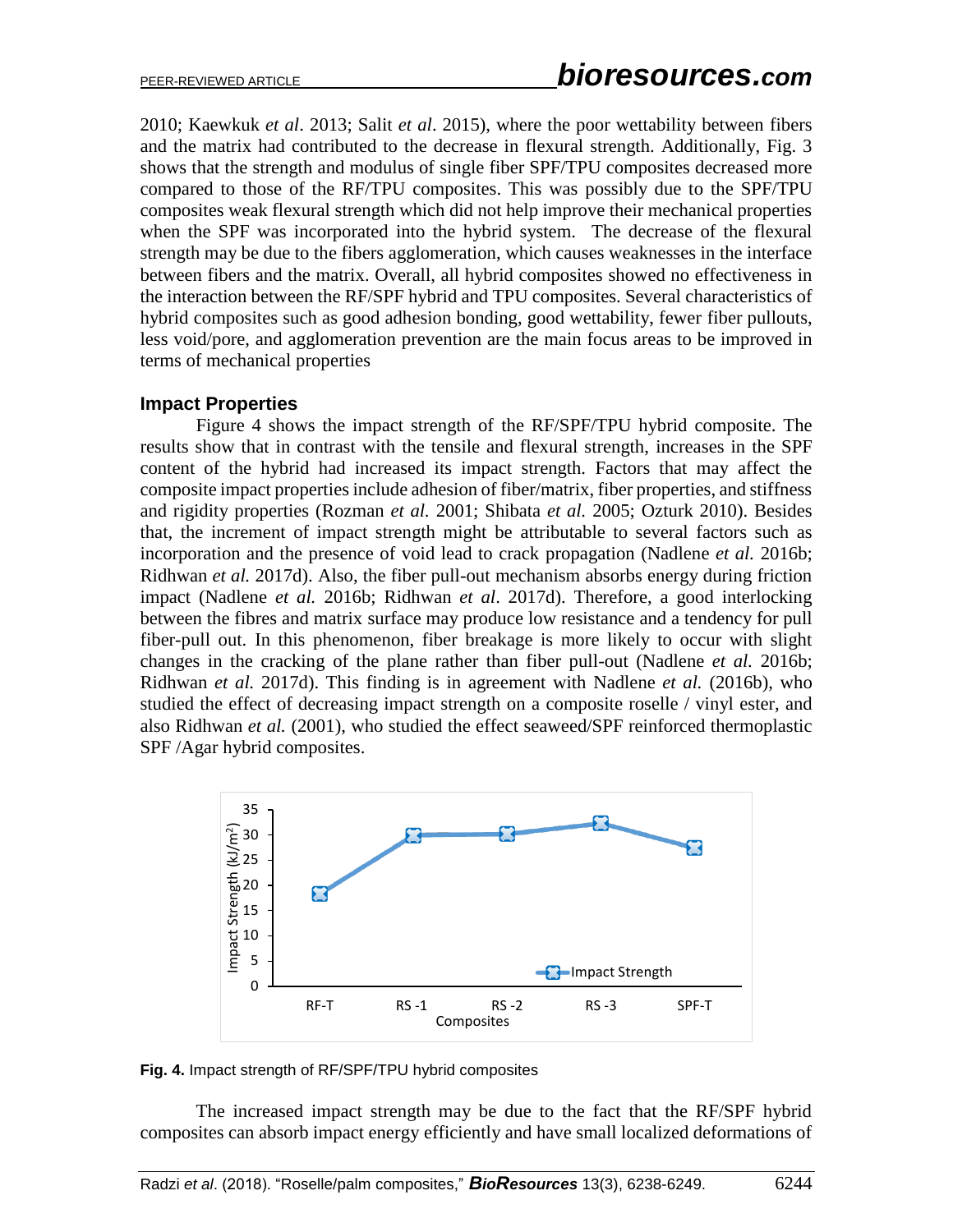fiber. In addition, the increase in stiffness and rigidity of the hybrid fibers has been a major factor influencing the impact properties of composite (Kalia *et al.* 2009). Also, the single fiber SPF/TPU composites showed the highest value compared RF/TPU composites. It is possible that the impact property was improved when the SPF was incorporated into the hybrid system. The incorporation of fiber/matrix and the low number of void that can cause microcracking may have contributed to the increased impact strength. Additionally, fibers and matrix with good flexibility can absorb impact energy (Jumaidin *et al.* 2017a,c). The RS-3 shows the highest value of 32.4 kJ/m<sup>2</sup> followed by 18.4 kJ/m<sup>2</sup> (RF-T), 30 kJ/m<sup>2</sup> (RS-1), 30.22 kJ/m<sup>2</sup> (RS-2), and 27.4 kJ/m<sup>2</sup> (SPF-T).

# **CONCLUSIONS**

- 1. Hybrid composites generated from the roselle fiber/sugar palm fiber/thermoplastic polyurethane (RF/SPF/TPU) matrix were successfully produced through pre-mix and hot compression processes. Mechanical testing showed weak strength values when SPF was added into the hybrid composites.
- 2. The results showed a decrement in the SPF/TPU composites compared to the RF/TPU composites which contributed to the deterioration of its tensile and flexural strength when SPF was incorporated in the hybrid composites. The impact properties had increased when the SPF content is increased.
- 3. A morphological study (SEM) on tensile fracture showed weak hybrid-matrix interface adhesion and fiber pullouts from the matrix.
- 4. The hybridization of RF with SPF in the TPU matrix increased the impact strength of the hybrid composite. However, this was accompanied by reduction of the tensile and flexural strength of the hybrid composites.

## **ACKNOWLEDGEMENTS**

The authors acknowledge the Ministry of Higher Education of Malaysia and the Universiti Putra Malaysia for providing financial support *via* the MyPhD Scholarship (MyBrain) and Research Grant HICoE (6369107) in this research.

# **REFERENCES CITED**

- ASTM D256-02. (2001). "Standard test methods for determining the izod pendulum impact resistance of plastics," ASTM International, West Conshohocken, USA
- ASTM D638-00. (2002). "Standard test method for tensile properties of plastics," ASTM International, West Conshohocken, USA
- ASTM D790-02. (2003). "Standard test methods for flexural properties of unreinforced and reinforced plastics and electrical insulating materials," ASTM International, West Conshohocken, USA
- Aggarwal, L., Sinha, S., Bhatti, M. S., and Gupta, V. K. (2017). "Mixer design optimization with fractured surface topography of mechanical properties of polymer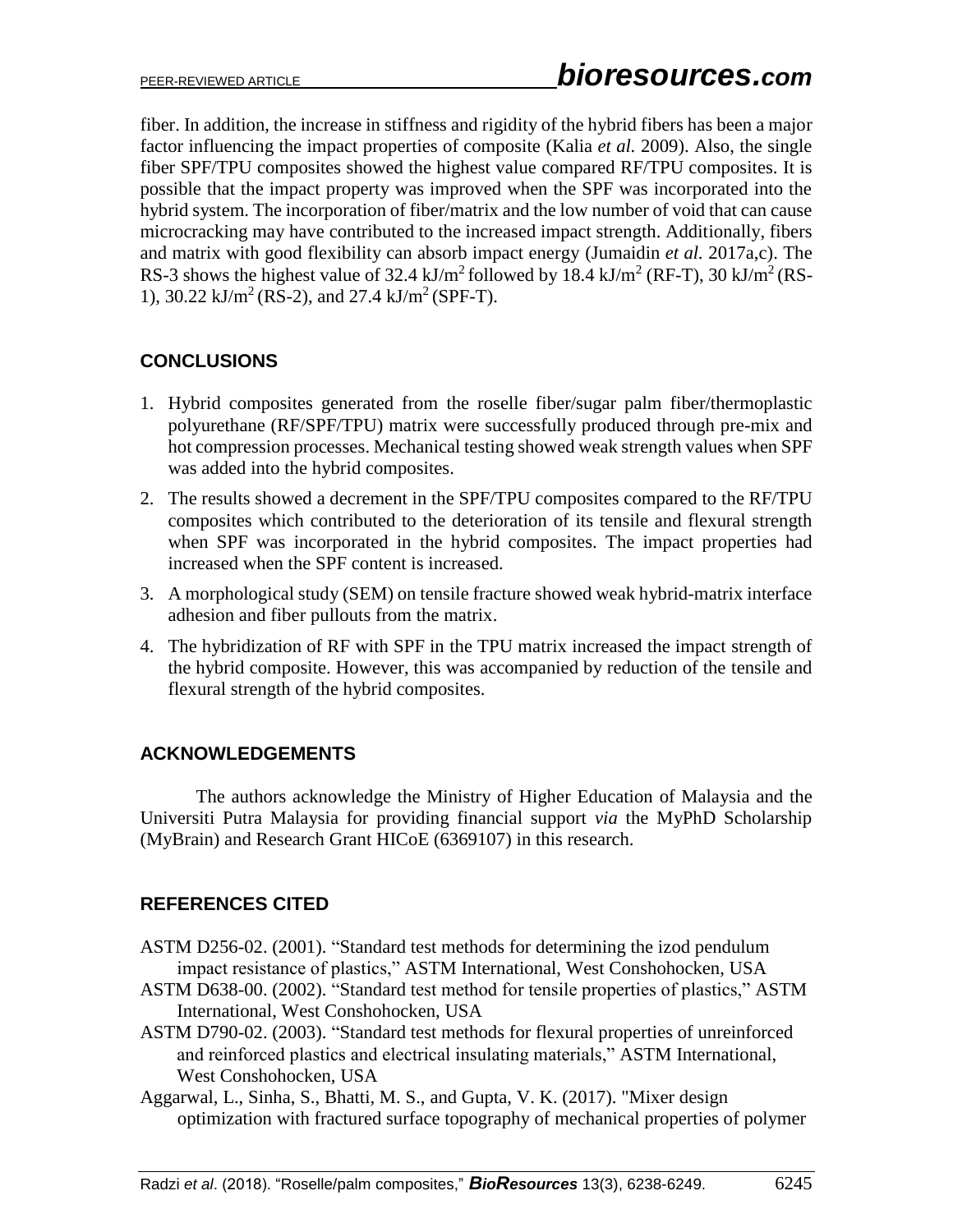biocomposites," *J. Taiwan Inst. Chem. Eng.* 74, 272-280. DOI: 10.1016/j.jtice.2017.02.007

- Alamri, H., and Low, I. M. (2013). "Effect of water absorption on the mechanical properties of nanoclay filled recycled cellulose fibre reinforced epoxy hybrid nanocomposites," *Composites Part A: Applied Science and Manufacturing* 44(1), 23-31. DOI: 10.1016/j.compositesa.2012.08.026
- Busu, W. N. W., Anuar, H., Ahmad, S. H., Rasid, R., and Jamal, N. A. (2010). "The mechanical and physical properties of thermoplastic natural rubber hybrid composites reinforced with *Hibiscus cannabinus*, L and short glass fiber," *Polymer-Plastics Technology and Engineering* 49(13), 1315-1322. DOI: 10.1080/03602559.2010.496408
- Chauhan, A., and Singh, B. (2012). "Physical, chemical, thermal, and mechanical assessments of roselle-reinforced composites," *J. Polym. Eng.* 32(2), 127-133. DOI: 10.1515/polyeng-2012-0503
- Datta, J. (2015). "Effect of kenaf fibre modification on morphology and mechanical properties of thermoplastic polyurethane materials," *Ind. Crops Prod.* 74, 566-576. DOI: 10.1016/j.indcrop.2015.05.080
- Edhirej, A., Sapuan, S. M., Jawaid, M., and Zahari, N. I. (2017). "Cassava/sugar palm fiber reinforced cassava starch hybrid composites: Physical, thermal and structural properties," *Int. J. Biol. Macromole.* 101, 75-83. DOI: 10.1016/j.ijbiomac.2017.03.045
- Essabir, H., Bensalah, M. O., Rodrigue, D., Bouhfid, R., and Qaiss, A. (2016). "Structural, mechanical and thermal properties of bio-based hybrid composites from waste coir residues: Fibers and shell particles," *Mech. Mater.* 93, 134-144. DOI: 10.1016/j.mechmat.2015.10.018
- Huzaifah, M. R. M., Sapuan, S. M., Leman, Z., and Ishak, M. R. (2017). "Comparative study on chemical composition, physical, tensile, and thermal properties of sugar palm fiber (*Arenga pinnata*) obtained from different geographical locations," *BioResources* 12, 9366-9382.
- Idicula, M., Neelakantan, N. R., Oommen, Z., Joseph, K., and Thomas, S. (2005). "A study of the mechanical properties of randomly oriented short banana and sisal hybrid fiber reinforced polyester composites," *J. Appl. Polym. Sci.* 96(5), 1699- 1709. DOI: 10.1002/app.21636
- Ilyas, R. A., Sapuan, S. M., Ishak, M. R., and Zainudin, E. S. (2017). "Effect of delignification on the physical, thermal, chemical, and structural properties of sugar palm fibre," *BioResources* 12, 8734-8754). DOI: 10.15376/biores.12.4.8734-8754
- Jumaidin, R., Sapuan, S., Jawaid, M., Ishak, M., and Sahari, J. (2017a). "Effect of agar on flexural, impact, and thermogravimetric properties of thermoplastic sugar palm starch," *Current Organic Synthesis* 14(2), 200-205. DOI: 10.2174/1570179413666160921110732
- Jumaidin, R., Sapuan, S. M., Jawaid, M., Ishak, M. R., and Sahari, J. (2016a). "Characteristics of thermoplastic sugar palm starch/agar blend: Thermal, tensile, and physical properties," *Int. J. Biol. Macromol.* 89, 575-581. DOI: 10.1016/j.ijbiomac.2016.05.028
- Jumaidin, R., Sapuan, S. M., Jawaid, M., Ishak, M. R., and Sahari, J. (2016b). "Effect of seaweed on physical properties of thermoplastic sugar palm starch/agar composites," *J. Mech. Eng. Sci.* 10(3), 2214-2225. DOI: 10.15282/jmes.10.3.2016.1.0207
- Jumaidin, R., Sapuan, S. M., Jawaid, M., Ishak, M. R., and Sahari, J. (2017).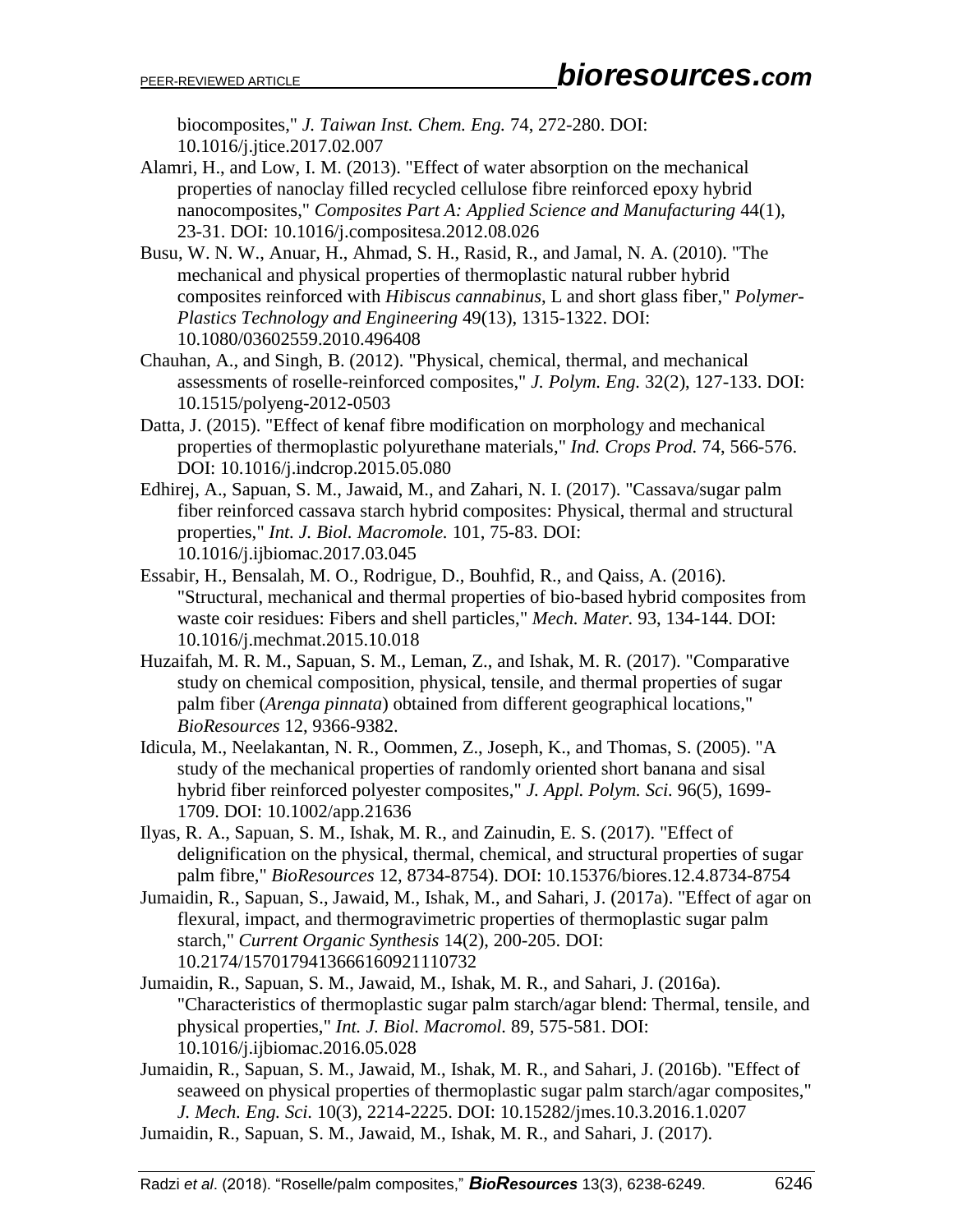"Characteristics of *Eucheuma cottonii* waste from East Malaysia: Physical, thermal and chemical composition," *Eur. J. Phycol.* 52(2), 200-207. DOI: 10.1080/09670262.2016.1248498

- Jumaidin, R., Sapuan, S. M., Jawaid, M., Ishak, M. R., and Sahari, J. (2017b). "Effect of seaweed on mechanical, thermal, and biodegradation properties of thermoplastic sugar palm starch/agar composites," *Int. J. Biol. Macromol.* 99, 265-273. DOI: 10.1016/j.ijbiomac.2017.02.092
- Jumaidin, R., Sapuan, S. M., Jawaid, M., Ishak, M. R., and Sahari, J. (2017c). "Thermal, mechanical, and physical properties of seaweed/sugar palm fibre reinforced thermoplastic sugar palm starch/agar hybrid composites," *Int. J. Biol. Macromol.* 97, 606-615. DOI: 10.1016/j.ijbiomac.2017.01.079
- Jumaidin, R., Sapuan, S. M., Jawaid, M., Ishak, M. R., and Sahari, J. (2017d). "Thermal, mechanical, and physical properties of seaweed/sugar palm fibre reinforced thermoplastic sugar palm starch/agar hybrid composites," *Int. J. Biological Macromolecules* 97, 606-615. DOI: 10.1016/j.ijbiomac.2017.01.079
- Kaewkuk, S., Sutapun, W., and Jarukumjorn, K. (2013). "Effects of interfacial modification and fiber content on physical properties of sisal fiber/polypropylene composites," *Composites Part B: Engineering* 45(1), 544-549. DOI: 10.1016/j.compositesb.2012.07.036
- Kalia, S., Kaith, B. S., and Kaur, I. (2009). "Pretreatments of natural fibers and their application as reinforcing material in polymer composites - A review," *Polym. Eng. Sci.* 49(7), 1253-1272. DOI: 10.1002/pen.21328
- Kasim, A. N., Selamat, M. Z., Aznan, N., Sahadan, S. N., Mohd Daud, M. A., Jumaidin, R., and Salleh, S. (2015). "Effect of pineapple leaf fiber loading on the mechanical properties of pineapple leaf fiber–polypropylene composite," *Jurnal Teknologi* 77(21), 117-123. DOI: 10.11113/jt.v77.6617
- Lomelí Ramírez, M. G., Satyanarayana, K. G., Iwakiri, S., De Muniz, G. B., Tanobe, V., and Flores-Sahagun, T. S. (2011). "Study of the properties of biocomposites. Part I. Cassava starch-green coir fibers from Brazil," *Carbohyd. Polym.* 86(4), 1712-1722. DOI: 10.1016/j.carbpol.2011.07.002
- Nadlene, R., Nadlene, R., Sapuan, S. M., Sapuan, S. M., Jawaid, M., Ishak, M. R., … Yusriah, L. (2015). "Material characterization of roselle fibre (*Hibiscus sabdariffa* L.) as potential reinforcement material for polymer composites," *Fibres and Textiles in Eastern Europe* 23(6(114)), 23-30. DOI: 10.5604/12303666.1167413
- Nadlene, R., Sapuan, S. M., Jawaid, M., and Ishak, M. R. (2015). "Mercerization effect on morphology and tensile properties of roselle fibre," *Appl. Mech. Mater. 754*–*755*, 955-959. DOI: 10.4028/www.scientific.net/AMM.754-755.955
- Nadlene, R., Sapuan, S. M., Jawaid, M., Ishak, M. R., and Yusriah, L. (2016a). "A review on roselle fiber and its composites," *J. Nat. Fibers* 13(1), 10-41. DOI: 10.1080/15440478.2014.984052
- Nadlene, R., Sapuan, S. M., Jawaid, M., Ishak, M. R., and Yusriah, L. (2016b). "The effects of chemical treatment on the structural and thermal, physical, and mechanical and morphological properties of roselle fiber-reinforced vinyl ester composites," *Polym. Comp.*, 1-14. DOI: 10.1002/pc.23927
- Nunna, S., Chandra, P. R., Shrivastava, S., and Jalan, a. (2012). "A review on mechanical behavior of natural fiber based hybrid composites," *J. Reinf. Plast. Comp.* 31(11), 759-769. DOI: 10.1177/0731684412444325
- Ozturk, S. (2010). "Effect of fiber loading on the mechanical properties of kenaf and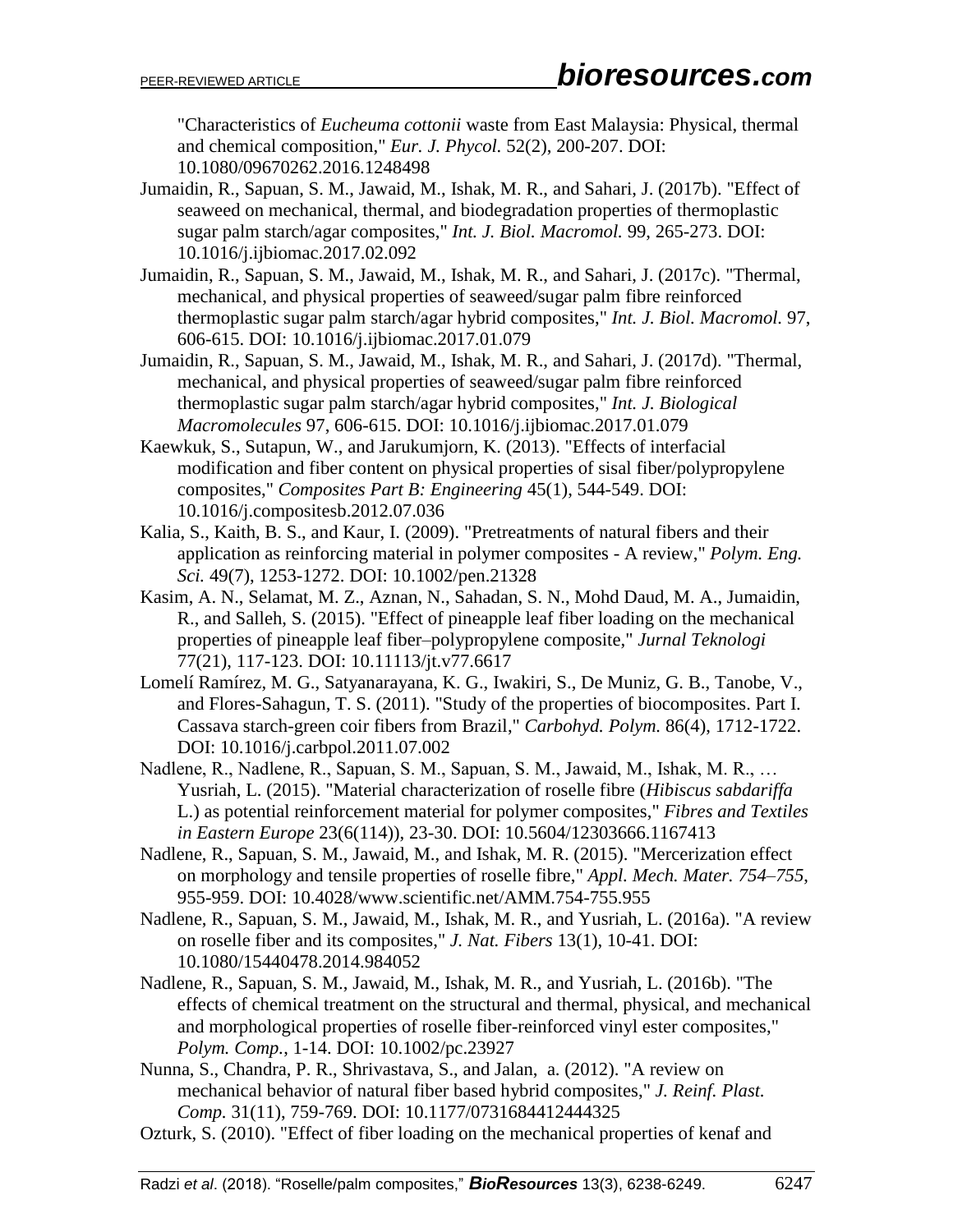fiberfrax fiber-reinforced phenol-formaldehyde composites," *Comp. Mater.* 44(19), 2265-2288. DOI: 10.1177/0021998310364265

- Pandya, K. S., Veerraju, C., and Naik, N. K. (2011). "Hybrid composites made of carbon and glass woven fabrics under quasi-static loading," *Mater. Design* 32(7), 4094- 4099. DOI: 10.1016/j.matdes.2011.03.003
- Radzi, A. M., Sapuan, S. M., Jawaid, M., and Mansor, M. R. (2017a). "Influence of fibre contents on mechanical and thermal properties of roselle fibre reinforced polyurethane composites," *Fibers Polym.* 18(7), 1353-1358. DOI: 10.1007/s12221- 017-7311-8
- Radzi, A. M., Sapuan, S. M., Jawaid, M., and Mansor, M. R. (2017b). "Mechanical and thermal performances of roselle fiber-reinforced thermoplastic polyurethane composites," *Polymer-Plastics Technology and Engineering* 57(7), 601-608. DOI: 10.1080/03602559.2017.1332206
- Razali, N., Salit, M. S., Jawaid, M., Ishak, M. R., and Lazim, Y. (2015). "A study on chemical composition, physical, tensile, morphological, and thermal properties of roselle fibre: Effect of fibre maturity," *BioResources* 10(1), 1803-1823.
- Rozman, H. D., Tay, G. S., Kumar, R. N., Abusamah, A., Ismail, H., and Mohd. Ishak, Z. A. (2001). "Polypropylene-oil palm empty fruit bunch-glass fibre hybrid composites: A preliminary study on the flexural and tensile properties," *Eur. Polym. J.* 37(6), 1283-1291. DOI: 10.1016/S0014-3057(00)00243-3
- Saba, N., Paridah, M. T., Abdan, K., and Ibrahim, N. A. (2016). "Physical, structural and thermomechanical properties of oil palm nano filler/kenaf/epoxy hybrid nanocomposites," *Mater. Chem. Physics* 184, 64-71. DOI: 10.1016/j.matchemphys.2016.09.026
- Salit, M. S., Jawaid, M., Bin, N., and Hoque, E. (2015). "Chapter 7- Critical Concerns on Manufacturing Processes of Natural Fibre Reinforced Polymer Composites," in: *Manufacturing of Natural Fibre Reinforced polymer composites*, M. S. Salit, M. Jawaid, N. Bin Yusoff, and M. E. Hoque (eds.), Springer International Publishing Switzerland 2015. Cham: Springer International Publishing. DOI: 10.1007/978-3- 319-07944-8
- Sathishkumar, T., Naveen, J., and Satheeshkumar, S. (2014). "Hybrid fiber reinforced polymer composites - A review," *J. Reinf. Plast. Comp.* 33(5), 454-471. DOI: 10.1177/0731684413516393
- Saw, S. K., Sarkhel, G., and Choudhury, A. (2012). "Preparation and characterization of chemically modified jute-coir hybrid fiber reinforced epoxy novolac composites," *J. Appl. Polym. Sci.* 125(4), 3038-3049. DOI: 10.1002/app.36610
- Senthil Kumar, K., Siva, I., Rajini, N., Winowlin Jappes, J. T., and Amico, S. C. (2016). "Layering pattern effects on vibrational behavior of coconut sheath/banana fiber hybrid composites," *Mater. Design* 90, 795-803. DOI: 10.1016/j.matdes.2015.11.051
- Shibata, S., Cao, Y., and Fukumoto, I. (2005). "Press forming of short natural fiberreinforced biodegradable resin: Effects of fiber volume and length on flexural properties. *Polym. Test.* 24(8), 1005-1011. DOI: 10.1016/j.polymertesting.2005.07.012
- Singh, N. P., Aggarwal, L., and Gupta, V. K. (2015). "Tensile behavior of sisal/hemp reinforced high density polyethylene hybrid composite," *Materials Today: Proceedings* 2(4–5), 3140-3148. DOI: 10.1016/j.matpr.2015.07.102
- Threepopnatkul, P., Kaerkitcha, N., and Athipongarporn, N. (2009). "Effect of surface